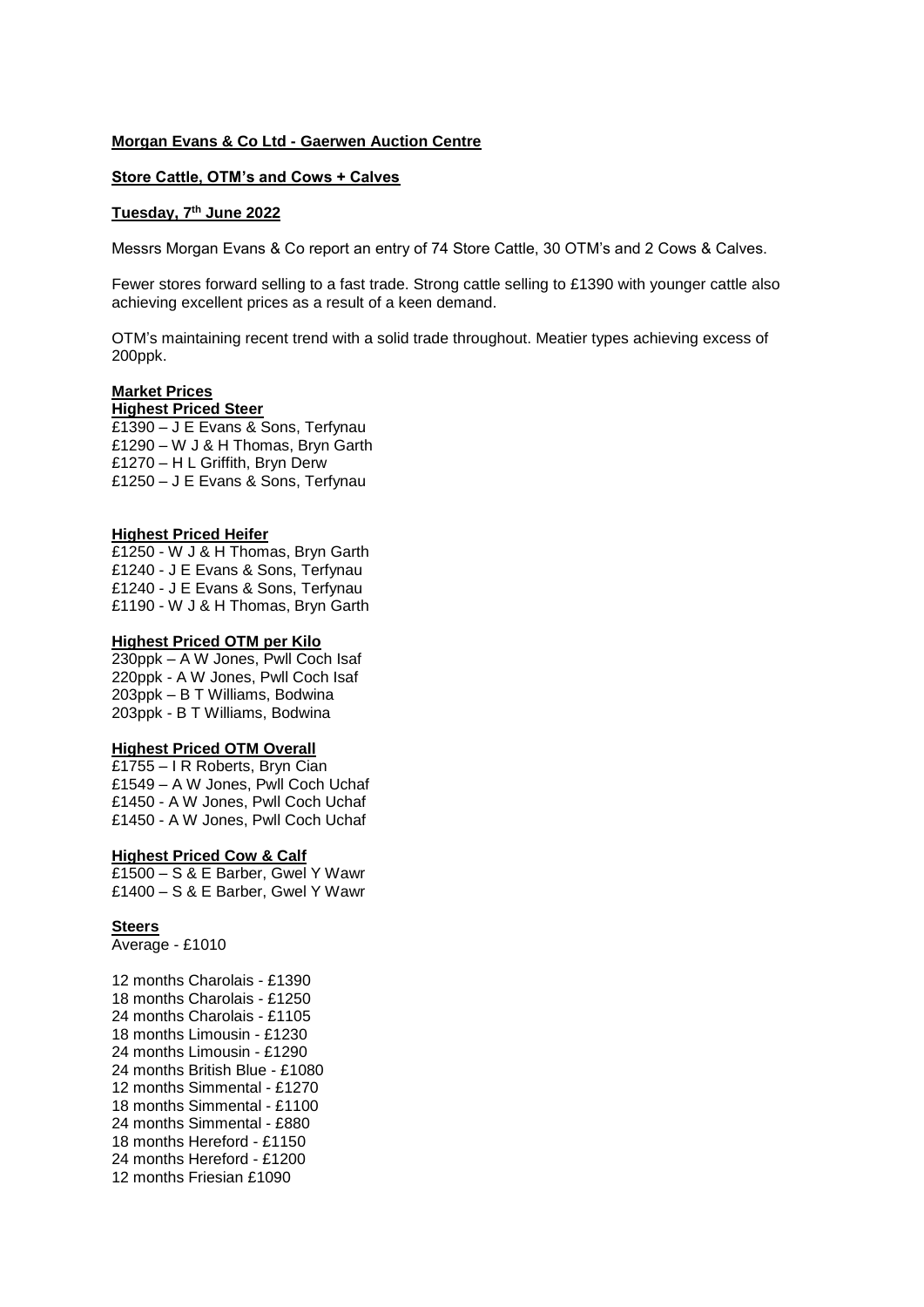24 months Aberdeen - £1110 12 months Stabiliser - £865 19 months Norwegian Red - £775

### **Heifers**

Average - £945

12 months Charolais - £890 18 months Charolais - £1240 24 months Charolais - £1240 12 months Limousin - £930 18 months Limousin - £1250 24 months Limousin - £1035 12 months British Blue - £745 18 months British Blue - £700 24 months Hereford - £940 12 months Aberdeen - £620 18 months Aberdeen - £1040 24 months Aberdeen - £1030 12 months Stabiliser - £690  $-$ 

#### **OTM'S**

#### **Best Cows**

From 173ppk To – 230ppk

# **Other Cows**

From – 100ppk To – 155ppk

# **Average – 164ppk**

Limousin – 617kg – 230ppk Limousin –  $659kg - 220ppk$ Saler – 586kg – 203ppk Piedmontese – 544kg – 203ppk Limousin – 606kg – 200ppk Limousin – 606kg – 192ppk Limousin – 649kg – 190ppk British Blue – 663kg – 177ppk Limousin – 482kg – 176ppk Hereford – 676kg – 175ppk British Blue – 519kg – 173ppk Limousin – 962kg – 161ppk Hereford – 485kg – 160ppk British Blue – 574kg – 160ppk Charolais – 780kg – 160ppk Charolais – 616kg – 160ppk Hereford Cross – 674kg – 160ppk Saler – 532kg – 156ppk Limousin – 612kg – 152ppk Limousin –  $681kg - 151ppk$ British Blue – 473kg – 150ppk Montbeliarde Cross – 662kg – 149ppk British Blue – 451kg – 148ppk Hereford Cross – 1254kg – 140ppk